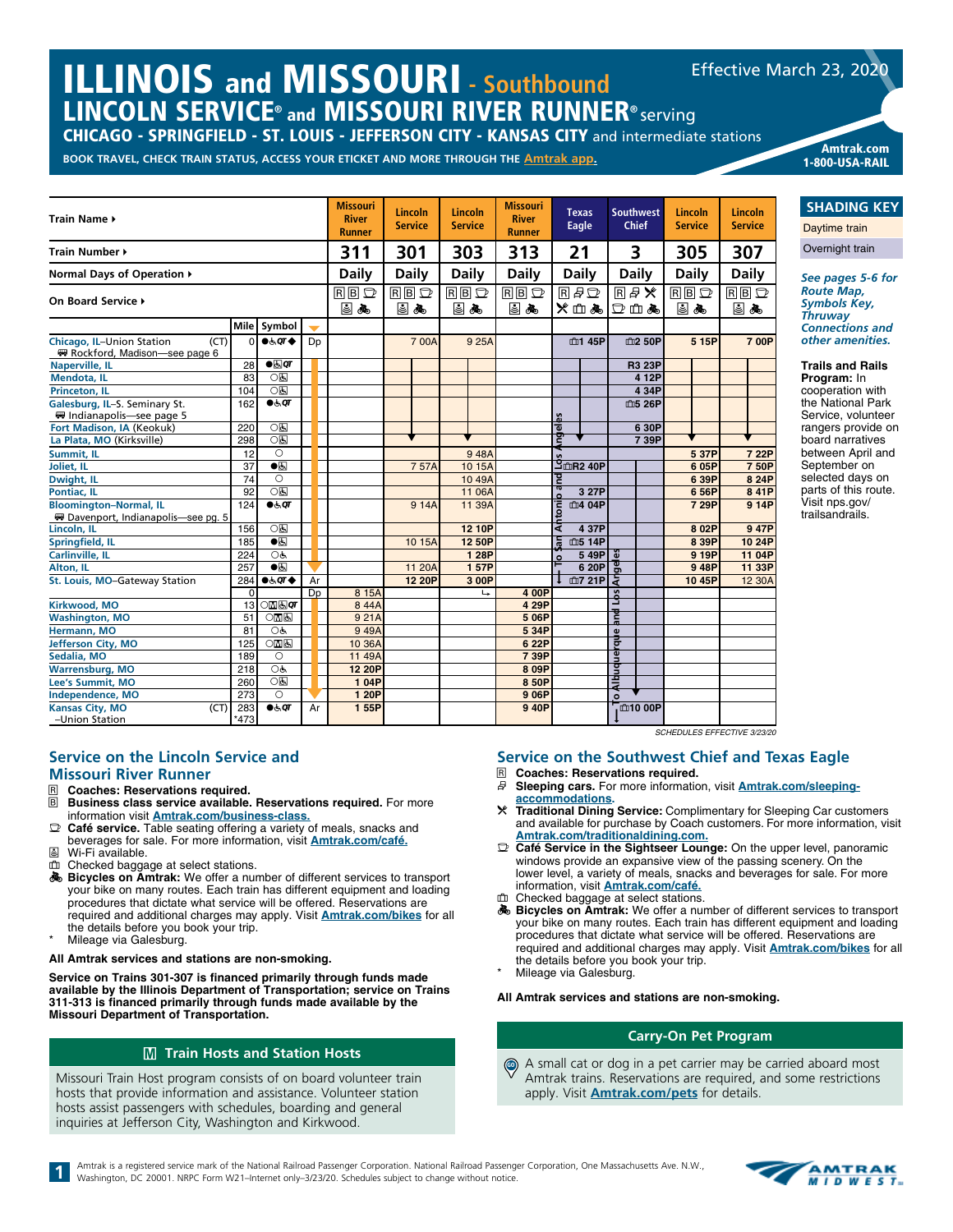## **ILLINOIS and MISSOURI - Northbound** LINCOLN SERVICE® and MISSOURI RIVER RUNNER® serving Effective March 23, 2020

KANSAS CITY - JEFFERSON CITY - ST. LOUIS - SPRINGFIELD - CHICAGO and intermediate stations

**BOOK TRAVEL, CHECK TRAIN STATUS, ACCESS YOUR ETICKET AND MORE THROUGH THE [Amtrak app](https://www.amtrak.com/mobile).** Amtrak.com



**SHADING KEY**

1-800-USA-RAIL

Daytime train Overnight train

*See pages 5-6 for Route Map, Symbols Key, Thruway Connections and other amenities.*

**Trails and Rails** 

**Program:** In cooperation with the National Park Service, volunteer rangers provide on board narratives between April and September on selected days on parts of this route. Visit nps.gov/ trailsandrails.

#### **Service on the Lincoln Service and Missouri River Runner**

# **R** Coaches: Reservations required.<br>**R** Business class service available.

- **Business class service available. Reservations required.** For more information visit **[Amtrak.com/business-class](https://www.amtrak.com/business-class?cmp=pdsrch-Amtrak%7CBrand%7CNational%7CExact-google&&gclid=Cj0KCQjw5rbsBRCFARIsAGEYRwceBpOzyfBaDssQE13eLbHxW5STB4HYDBQ_L61Jvmij9USUQssczpkaAvFpEALw_wcB).**
- y **Café service.** Table seating offering a variety of meals, snacks and beverages for sale. For more information, visit **[Amtrak.com/café](https://www.amtrak.com/onboard/meals-dining/cafe-car.html).**
- å Wi-Fi available.
- Checked baggage at select stations.
- **Bicycles on Amtrak:** We offer a number of different services to transport your bike on many routes. Each train has different equipment and loading procedures that dictate what service will be offered. Reservations are required and additional charges may apply. Visit **[Amtrak.com/bikes](https://www.amtrak.com/bring-your-bicycle-onboard)** for all the details before you book your trip.
- Mileage via Galesburg.

**All Amtrak services and stations are non-smoking.**

**Service on Trains 301-307 is financed primarily through funds made available by the Illinois Department of Transportation; service on Trains 311-313 is financed primarily through funds made available by the Missouri Department of Transportation.**

#### **Connecting Local Services**

#### *St. Louis Metrolink*

Metrolink operates light rail local service from Civic Center Station, adjacent to Amtrak. Trains serve St. Louis, East Saint Louis and Belleville, Illinois, and Lambert-St. Louis International Airport. For information call (314) 982-1400 or visit www.metrostlouis.org.

#### **Service on the Southwest Chief and Texas Eagle**

- **R Coaches: Reservations required.**<br>**R** Sleeping cars For more information s **Sleeping cars.** For more information, visit **[Amtrak.com/sleeping](https://www.amtrak.com/onboard-the-train-sleeping-accommodations
)[accommodations](https://www.amtrak.com/onboard-the-train-sleeping-accommodations
).**
- r **Traditional Dining Service:** Complimentary for Sleeping Car customers and available for purchase by Coach customers. For more information, visit **[Amtrak.com/traditionaldining.com](https://www.amtrak.com/onboard/meals-dining/dining-car.html).**
- Café Service in the Sightseer Lounge: On the upper level, panoramic windows provide an expansive view of the passing scenery. On the lower level, a variety of meals, snacks and beverages for sale. For more information, visit **[Amtrak.com/café.](https://www.amtrak.com/onboard/meals-dining/cafe-car.html)**
- 血 Checked baggage at select stations.<br>图 Bicycles on Amtrak: We offer a nu
- Bicycles on Amtrak: We offer a number of different services to transport your bike on many routes. Each train has different equipment and loading procedures that dictate what service will be offered. Reservations are required and additional charges may apply. Visit **[Amtrak.com/bikes](https://www.amtrak.com/bring-your-bicycle-onboard)** for all the details before you book your trip.
- Mileage via Galesburg.

**All Amtrak services and stations are non-smoking.**

#### **Airport Connections**

#### *Chicago Airports*

Chicago Transit Authority (CTA) rapid transit trains provide service to O'Hare and Midway Airports. Blue Line trains to O'Hare leave from Clinton and Congress Streets, two blocks south of Union Station. Orange Line trains to Midway leave from the corner of Quincy and Wells streets, three blocks east of Union Station. Pay fare in CTA station. (312) 836-7000 or www.transitchicago.com.

2 Amtrak is a registered service mark of the National Railroad Passenger Corporation. National Railroad Passenger Corporation, One Massachusetts Ave. N.W., Weshington, DC 20001. NRPC Form W21-Internet only-3/23/20. Schedul

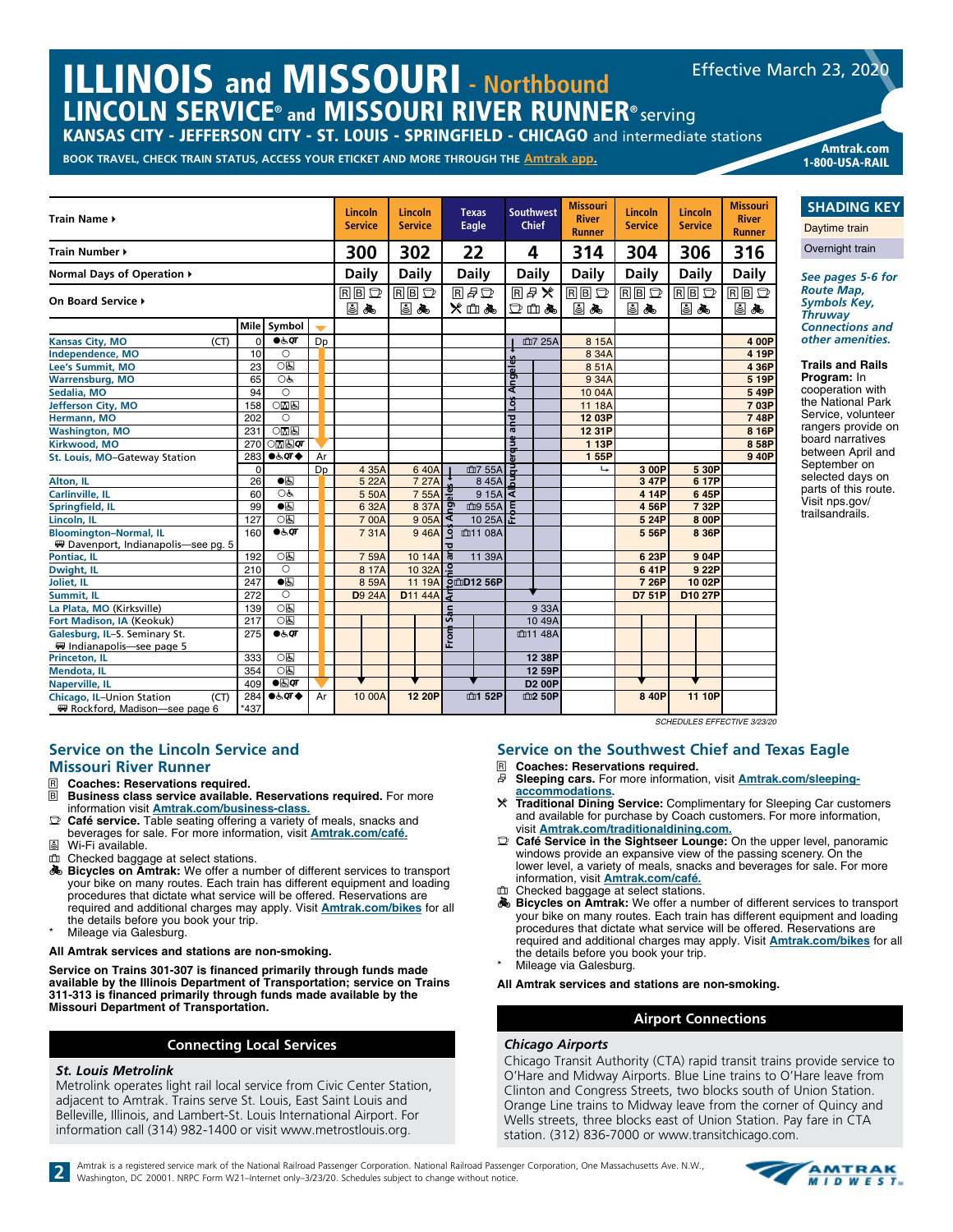# ILLINOIS: ILLINOIS ZEPHYR® and CARL SANDBURG®

serving **CHICAGO - GALESBURG - QUINCY** and intermediate stations

**BOOK TRAVEL, CHECK TRAIN STATUS, ACCESS YOUR ETICKET AND MORE THROUGH THE [Amtrak app](https://www.amtrak.com/mobile).**

| Carl<br><b>Sandburg</b>             | California<br>Zephyr          | <b>Southwest</b><br><b>Chief</b> | <b>Illinois</b><br><b>Zephyr</b> |                 |                         | <b>∢ Train Name ▶</b>                                               | <b>Illinois</b><br><b>Zephyr</b> | <b>Southwest</b><br><b>Chief</b> | Carl<br><b>Sandburg</b> | D.            |               |         |
|-------------------------------------|-------------------------------|----------------------------------|----------------------------------|-----------------|-------------------------|---------------------------------------------------------------------|----------------------------------|----------------------------------|-------------------------|---------------|---------------|---------|
| 381                                 | 5                             | 3                                | 383                              |                 | <b>I</b> Train Number ▶ |                                                                     |                                  |                                  |                         | 4             | 382           | $\circ$ |
| <b>Daily</b>                        | <b>Daily</b>                  | <b>Daily</b>                     | <b>Daily</b>                     |                 |                         | In Normal Days of Operation ♦                                       |                                  |                                  | <b>Daily</b>            | <b>Daily</b>  | <b>Daily</b>  |         |
| $R$ $B$<br>国品<br>D                  | 同日口<br>※血ぬ                    | 同日口<br>※血え                       | $R$ $B$<br>口目丸                   |                 |                         | 4 On Board Service ▶                                                | $R$ $B$<br>口目ぬ                   | 日日口<br>※血ぬ                       | $R$ $B$<br>口目ぬ          | Se<br>M<br>Th |               |         |
|                                     |                               | <b>Read Down</b>                 |                                  | <b>Mile</b>     | Symbol                  |                                                                     |                                  | <b>Read Up</b>                   |                         |               |               |         |
| 740A                                | 血2 00P                        | 血2 50P                           | 5 58P                            | $\Omega$        | D <sub>D</sub>          | Chicago, IL-Union Station (CT)<br>₩ Rockford, Madison<br>see page 4 | $\bullet$ & $\sigma\bullet$      | Ar                               | 10 33A                  | 血2 50P        | 9 51P         |         |
| 1759A                               |                               | $\omega$                         | $\overline{16}$ 17P              | 14 <sub>l</sub> |                         | La Grange Road, IL                                                  | $\bigcirc$                       | Ar                               | <b>110 02A</b> 岛        |               | <b>D9 19P</b> |         |
| 1815A                               | <b>R2 34P</b>                 | <b>R3 23P</b><br>Ō               | <b>16 33P</b>                    | 28              |                         | <b>Naperville, IL</b>                                               | $\bullet$                        | Ar                               | 1946AZ                  | <b>D2 00P</b> | D9 03P        |         |
| 8 38A                               | <u>중중</u>                     |                                  | 6 56P                            | 52              |                         | Plano, IL                                                           | OĠ                               |                                  | 9 21A                   |               | 8 39P         |         |
| 905A                                | ξā                            | $\mathbf{u}$<br>4 12P            | 7 23P                            | 83              |                         | <b>Mendota, IL</b>                                                  | O(5)                             |                                  | 8 52A                   | 12 59P        | 8 10P         |         |
| 9 26A $\frac{1}{6}$ $\frac{10}{10}$ | 344P                          | 4 34P                            | 744P                             | 104             |                         | <b>Princeton, IL</b>                                                | <b>이의</b>                        |                                  | 8 30A                   | 12 38P        | 748P          |         |
| 949A                                |                               |                                  | 8 07P                            | 131             |                         | <b>Kewanee, IL</b>                                                  | O(5)                             |                                  | 8 0 6 A                 |               | 7 24P         |         |
| 10 23A                              | $\frac{1}{3}$ $\frac{38P}{2}$ | 血5 23P                           | 8 41P                            | 162             | Ar                      | Galesburg, IL                                                       | $\bullet$ க்ர                    |                                  | 7 37A                   | 血11 48A       | 6 55P         |         |
| L <sub>10</sub> 59A                 |                               |                                  | <b>L9 17P</b>                    | 202             | Ar                      | <b>Macomb, IL</b>                                                   | $\circ$                          |                                  | 701A                    |               | 6 19P         |         |
| 12 02P                              |                               |                                  | 10 20P                           | 258             | Ar                      | (CT)<br><b>Quincy, IL</b>                                           | $\bigcirc$ qr                    | Dp                               | 6 12A                   |               | 5 30P         |         |

*SCHEDULES EFFECTIVE 3/23/20*

#### **Service on the Illinois Zephyr and Carl Sandburg**

- R **Coaches: Reservations required.**
- **Business class service available. Reservations required.** For more information visit **[Amtrak.com/business-class](https://www.amtrak.com/business-class?cmp=pdsrch-Amtrak%7CBrand%7CNational%7CExact-google&&gclid=Cj0KCQjw5rbsBRCFARIsAGEYRwceBpOzyfBaDssQE13eLbHxW5STB4HYDBQ_L61Jvmij9USUQssczpkaAvFpEALw_wcB).**
- $\mathbb{D}$  **Café service.** Table seating offering a variety of meals, snacks and beverages for sale. For more information, visit **[Amtrak.com/café](https://www.amtrak.com/onboard/meals-dining/cafe-car.html).**
- å Wi-Fi available.
- **& Bicycles on Amtrak:** We offer a number of different services to transport your bike on many routes. Each train has different equipment and loading procedures that dictate what service will be offered. Reservations are required and additional charges may apply. Visit **[Amtrak.com/bikes](https://www.amtrak.com/bring-your-bicycle-onboard)** for all the details before you book your trip.
- Passengers not carried locally between this station and Chicago except when connecting at Chicago to/from other Amtrak trains.

#### **All Amtrak services and stations are non-smoking.**

**Service on Trains 380 - 383 is financed primarily through funds made available by the Illinois Department of Transportation.**

#### **Airport Connections**

#### *Chicago Airports*

Chicago Transit Authority (CTA) rapid transit trains provide service to O'Hare and Midway Airports. Blue Line trains to O'Hare leave from Clinton and Congress Streets, two blocks south of Union Station. Orange Line trains to Midway leave from the corner of Quincy and Wells streets, three blocks east of Union Station. Pay fare in CTA station. (312) 836-7000 or www.transitchicago.com.

#### **Service on the Southwest Chief and California Zephyr**

- R **Coaches: Reservations required.**
- Sleeping cars. For more information, visit **[Amtrak.com/sleeping](https://www.amtrak.com/onboard-the-train-sleeping-accommodations)[accommodations](https://www.amtrak.com/onboard-the-train-sleeping-accommodations).**
- r **Traditional Dining Service:** Complimentary for Sleeping Car customers and available for purchase by Coach customers. For more information, visit **[Amtrak.com/traditionaldining.com](https://www.amtrak.com/onboard/meals-dining/dining-car.html).**
- Café Service in the Sightseer Lounge: On the upper level, panoramic windows provide an expansive view of the passing scenery. On the lower level, a variety of meals, snacks and beverages for sale. For more information, visit **[Amtrak.com/café.](https://www.amtrak.com/onboard/meals-dining/cafe-car.html)**
- Checked baggage at select stations. **Bicycles on Amtrak:** We offer a number of different services to transport your bike on many routes. Each train has different equipment and loading procedures that dictate what service will be offered. Reservations are required and additional charges may apply. Visit **[Amtrak.com/bikes](https://www.amtrak.com/bring-your-bicycle-onboard)** for all

**All Amtrak services and stations are non-smoking.**

the details before you book your trip.

#### **Carry-On Pet Program**

A small cat or dog in a pet carrier may be carried aboard most Amtrak trains. Reservations are required, and some restrictions apply. Visit **[Amtrak.com/pets](https://www.amtrak.com/pets)** for details. GO





# **SHADING KEY**

Amtrak.com 1-800-USA-RAIL

avtime train

vernight train

**e** pages 5-6 for Route *Map, Symbols Key and Thruway Connections.*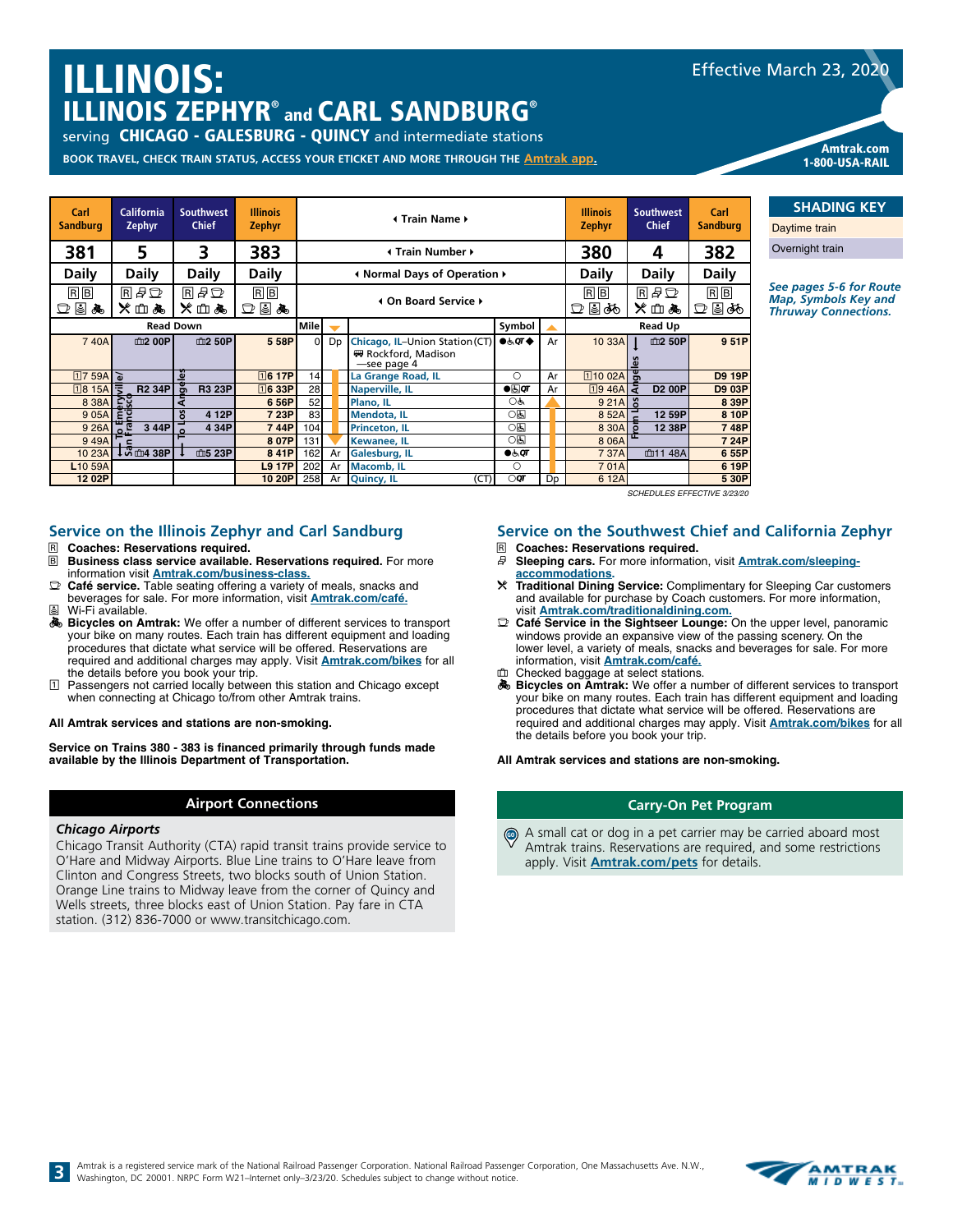# ILLINOIS: ILLINI,<sup>®</sup> SALUKI® and CITY OF NEW ORLEANS® serving

CHICAGO - CHAMPAIGN-URBANA - CENTRALIA - CARBONDALE and intermediate stations

**BOOK TRAVEL, CHECK TRAIN STATUS, ACCESS YOUR ETICKET AND MORE THROUGH THE [Amtrak app](https://www.amtrak.com/mobile).**

| <b>Saluki</b>  | <b>Illini</b>    | City of<br><b>New Orleans</b> |          | City of<br><b>Illini</b><br><b>Saluki</b><br>4 Train Name ▶<br><b>New Orleans</b> |                                                                |                                         |                   |                       |              |               |  |  |  |  |  |
|----------------|------------------|-------------------------------|----------|-----------------------------------------------------------------------------------|----------------------------------------------------------------|-----------------------------------------|-------------------|-----------------------|--------------|---------------|--|--|--|--|--|
| 391            | 393              | 59                            |          | 58<br>390<br>Internation Number +                                                 |                                                                |                                         |                   |                       |              |               |  |  |  |  |  |
| <b>Daily</b>   | <b>Daily</b>     | <b>Daily</b>                  |          |                                                                                   | I Normal Days of Operation ▶                                   |                                         |                   | <b>Daily</b>          | <b>Daily</b> | <b>Daily</b>  |  |  |  |  |  |
| $B$ $B$<br>dea | $R$ $B$<br>dea   | <b>R</b> 2 1<br>□血氣           |          |                                                                                   | 4 On Board Service ▶                                           | 同日門<br>□血氣                              | $R \mid B$<br>dea | $R$ $B$<br><b>dea</b> |              |               |  |  |  |  |  |
|                | <b>Read Down</b> |                               | Mile     |                                                                                   |                                                                | <b>Read Up</b>                          |                   |                       |              |               |  |  |  |  |  |
| 8 15A          | 4 05P            | 血8 05P                        | $\Omega$ | D <sub>D</sub>                                                                    | Chicago, IL-Union Station<br>(CT)<br>₩ Madison-see page 6      | $\bullet \in \mathsf{QT} \blacklozenge$ | Ar                | 血9 15A                | 1 00P        | 9 45P         |  |  |  |  |  |
| <b>18 56A</b>  | $\sqrt{1446}$ P  | $\sqrt{18}$ 54P               | 24       |                                                                                   | Homewood, IL (METRA/IC Line)                                   | O(5)                                    |                   | $\overline{17}$ 44A   | $\Pi$ 11 44A | <b>D8 27P</b> |  |  |  |  |  |
| 9 22A          | 5 12P            | 9 23P                         | 57       |                                                                                   | Kankakee, IL                                                   | ○६                                      |                   | 7 13A                 | 11 15A       | 8 00P         |  |  |  |  |  |
| 944A           | 5 34P            |                               | 82       |                                                                                   | Gilman, IL                                                     | 0因                                      |                   |                       | 10 53A       | 738P          |  |  |  |  |  |
| 10 10A         | 6 00P            |                               | 115      |                                                                                   | <b>Rantoul, IL</b>                                             | <b>이의</b>                               |                   |                       | 10 27A       | 7 12P         |  |  |  |  |  |
| 10 25A         | 6 15P            | 血10 34P<br>Ω                  | 129      |                                                                                   | Champaign-Urbana, IL<br>₩ Davenport, Indianapolis-see page 5   | $\bullet$ $\overline{a}$ or             |                   | ត<br>血6 10A           | 10 14A       | 6 59P         |  |  |  |  |  |
| 11 05A         | 655P             | ∓<br>11 13P                   | 173      |                                                                                   | Mattoon, IL (Charleston)                                       | $\bigcirc$                              |                   | Īδ<br>5 23A           | 931A         | 6 16P         |  |  |  |  |  |
| 11 29A         | 7 19P            | 11 37P                        | 200      |                                                                                   | Effingham, IL                                                  | 0因                                      |                   | ြိ<br>457A            | 907A         | 5 52P         |  |  |  |  |  |
| 12 16P         | 8 06P            | 12 25A<br>$\omega$            | 253      |                                                                                   | Centralia, IL                                                  | O(5)                                    |                   | 4 10A                 | 8 23A        | 508P          |  |  |  |  |  |
| 12 49P         | 8 39P            | $\circ$                       | 289      |                                                                                   | Du Quoin, IL                                                   | $\bigcirc$                              |                   | lā                    | 751A         | 4 36P         |  |  |  |  |  |
| 145P           | 9 35P            | 血1 21A                        | 309      | Ar                                                                                | (CT)<br>Carbondale, IL<br>₩ St. Louis, Kansas City— see page 6 | 0.50                                    | Dp                | E<br>血3 16A           | 7 30A        | 4 15P         |  |  |  |  |  |

#### **Service on the City of New Orleans**

- **R Coaches: Reservations required.**<br>*B* **Sleeping cars. For more informationally**
- s **Sleeping cars.** For more information, visit **[Amtrak.com/sleeping](https://www.amtrak.com/onboard-the-train-sleeping-accommodations)[accommodations](https://www.amtrak.com/onboard-the-train-sleeping-accommodations).**

*SCHEDULES EFFECTIVE 3/23/20*

- $H$  **Flexible Dining service:** Available exclusively for Sleeping Car passengers. For more information, visit **[Amtrak.com/flexdining](https://www.amtrak.com/flexdining).**
- y **Café Service in the Sightseer Lounge:** On the upper level, panoramic windows provide an expansive view of the passing scenery. On the lower level, a variety of meals, snacks and beverages for sale. For more information, visit **[Amtrak.com/café.](https://www.amtrak.com/onboard/meals-dining/cafe-car.html)**
- Checked baggage at select stations.
- **Bicycles on Amtrak:** We offer a number of different services to transport your bike on many routes. Each train has different equipment and loading procedures that dictate what service will be offered. Reservations are required and additional charges may apply. Visit **[Amtrak.com/bikes](https://www.amtrak.com/bring-your-bicycle-onboard)** for all the details before you book your trip.
- 1 Passengers not carried locally between this station and Chicago except when connecting at Chicago to/from other Amtrak trains.

**All Amtrak services and stations are non-smoking.**

#### **Carry-On Pet Program**

 $\circledcirc$  A small cat or dog in a pet carrier may be carried aboard most Amtrak trains. Reservations are required, and some restrictions apply. Visit **[Amtrak.com/pets](https://www.amtrak.com/pets)** for details.

#### **Service on the Illini and Saluki**

- **R** Coaches: Reservations required.<br>**R** Business class service available.
- **Business class service available. Reservations required.** For more information visit **[Amtrak.com/business-class](https://www.amtrak.com/business-class?cmp=pdsrch-Amtrak%7CBrand%7CNational%7CExact-google&&gclid=Cj0KCQjw5rbsBRCFARIsAGEYRwceBpOzyfBaDssQE13eLbHxW5STB4HYDBQ_L61Jvmij9USUQssczpkaAvFpEALw_wcB).**
- y **Café service.** Table seating offering a variety of meals, snacks and beverages for sale. For more information, visit **[Amtrak.com/café](https://www.amtrak.com/onboard/meals-dining/cafe-car.html).** å Wi-Fi available.
- $\clubsuit$  **Bicycles on Amtrak:** We offer a number of different services to transport your bike on many routes. Each train has different equipment and loading procedures that dictate what service will be offered. Reservations are required and additional charges may apply. Visit **[Amtrak.com/bikes](https://www.amtrak.com/bring-your-bicycle-onboard)** for all the details before you book your trip.
- 1 Passengers not carried locally between this station and Chicago except when connecting at Chicago to/from other Amtrak trains.

#### **All Amtrak services and stations are non-smoking.**

**The Illini and Saluki are financed primarily through funds made available by the Illinois State Department of Transportation.** 

#### **Airport Connections**

#### *Chicago Airports*

Chicago Transit Authority (CTA) rapid transit trains provide service to O'Hare and Midway Airports. Blue Line trains to O'Hare leave from Clinton and Congress Streets, two blocks south of Union Station. Orange Line trains to Midway leave from the corner of Quincy and Wells streets, three blocks east of Union Station. Pay fare in CTA station. (312) 836-7000 or www.transitchicago.com.



Effective March 23, 2020

Amtrak.com

1-800-USA-RAIL

### **SHADING KEY**

Daytime train Overnight train

*<u>Ree</u> pages 5-6 for Route Map, Symbols Key and Thruway Connections.*

#### **Trails and Rails**

**Program:** In cooperation with the National Park Service, volunteer angers provide on board arratives between May and September on elected days on parts of he City of New Orleans oute. Visit nps.gov/trailsandrails.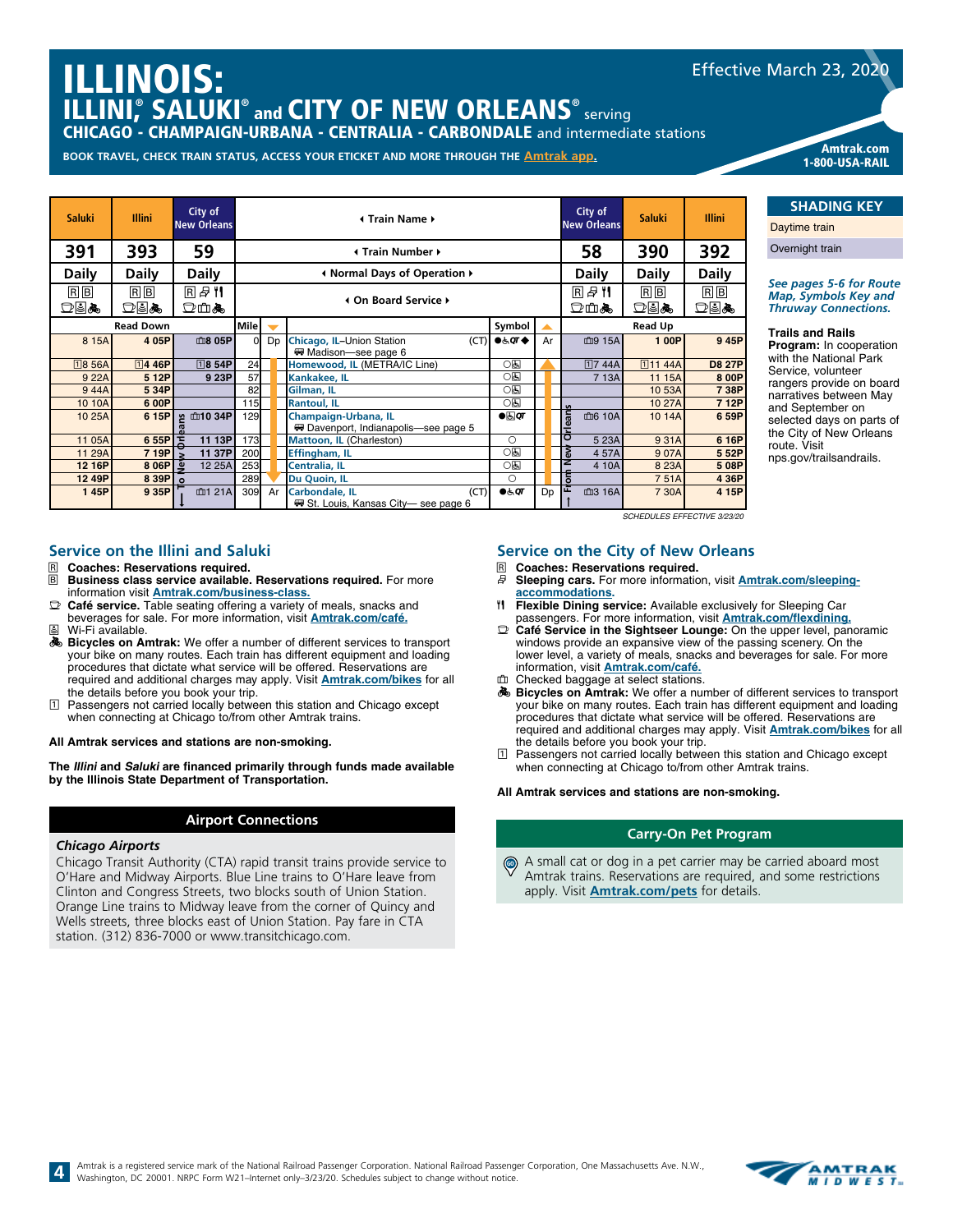

- **CT** Central time
- **ET** Eastern time
- $\overline{or}$  Bus stop Quik-Trak self-serve ticketing kiosk
- m Host station. See below.<br>
Station wheelchair acces Station wheelchair accessible; no
- barriers between station and train **图 Station wheelchair accessible; not all** 
	- station facilities accessible

#### **Thruway Connections**

**SHADING KEY** Thruway and connecting services

### **Davenport • Galesburg • Springfield • Bloomington • Champaign • Indianapolis**

| 4, 6 & 380 at<br>Galesburg<br>393 at<br>Champaign/<br>Urbana<br>50 at<br>Indianapolis | 4 & 6 at<br>Galesburg<br>$21/421$ at<br>Springfield | 59 at<br>Champaign/<br>Urbana         | 59 at<br>Champaign/<br>Urbana     |                                            |                                                                      | <b>Cconnecting Trains</b>           |                                                                | 58 at<br>Champaign/<br>Urbana | 51 at<br>Indianapolis<br>58 at<br>Champaign/<br>Urbana | 21/421 at<br>Springfield<br>3& 5 at<br>Galesburg | 390 at<br>Champaign/<br>Urbana<br>383 at<br>Galesburg |                                       |
|---------------------------------------------------------------------------------------|-----------------------------------------------------|---------------------------------------|-----------------------------------|--------------------------------------------|----------------------------------------------------------------------|-------------------------------------|----------------------------------------------------------------|-------------------------------|--------------------------------------------------------|--------------------------------------------------|-------------------------------------------------------|---------------------------------------|
| <b>Burlington</b><br><b>Trailways</b>                                                 | <b>Executive</b><br>Transp.                         | <b>Burlington</b><br><b>Trailways</b> | <b>Illinois</b><br><b>Charter</b> |                                            |                                                                      | <b>Thruway Operator</b>             |                                                                |                               | <b>Illinois</b><br><b>Charter</b>                      | <b>Burlington</b><br><b>Trailways</b>            | <b>Executive</b><br>Transp.                           | <b>Burlington</b><br><b>Trailways</b> |
| 8890                                                                                  | 5521                                                | 8892                                  | 8092                              |                                            |                                                                      | <b>Thruway Number</b>               |                                                                |                               | 8093                                                   | 8893                                             | 5522                                                  | 8895                                  |
| <b>Daily</b>                                                                          | <b>Daily</b>                                        | Daily                                 | Daily                             | Mile<br><b>Days of Operation</b><br>Symbol |                                                                      |                                     | <b>Daily</b>                                                   | Daily                         | <b>Daily</b>                                           | <b>Daily</b>                                     |                                                       |                                       |
|                                                                                       |                                                     | 4 00P                                 |                                   | οI                                         | Dp                                                                   | (CT)<br>Davenport, IA               | OĠ                                                             | Ar                            |                                                        |                                                  |                                                       | 640P                                  |
|                                                                                       |                                                     | 4 10P                                 |                                   | $\overline{2}$                             |                                                                      | Rock Island, IL-Augustana College   | OĠ                                                             |                               |                                                        |                                                  |                                                       | 6 35P                                 |
|                                                                                       |                                                     | 4 20P                                 |                                   | 9 <sub>l</sub>                             |                                                                      | <b>Moline, IL</b>                   | Oth                                                            |                               |                                                        |                                                  |                                                       | 6 30P                                 |
| 1 25P                                                                                 | 2 15P                                               | 505P                                  |                                   | 45                                         |                                                                      | <b>Galesburg, IL-Amtrak Station</b> | $\bullet$ க்ர                                                  |                               |                                                        | 11 35A                                           | 1 30P                                                 | 5 30P                                 |
| 2 20P                                                                                 | 3 10P                                               | 615P                                  |                                   | 94                                         | Ar                                                                   | Peoria, IL                          | ाड                                                             | Dp                            |                                                        | 10 40A                                           | 12 30P                                                | 4 40P                                 |
| 2 30P                                                                                 | 310P                                                | 615P                                  | 645P                              |                                            | Dp                                                                   |                                     |                                                                | Ar                            | 10 45A                                                 | 10 40A                                           | 12 30P                                                | 4 40P                                 |
|                                                                                       | 4 30P                                               |                                       | 8 15P                             | $\overline{70^*}$                          | Ar                                                                   | Springfield, IL-Amtrak Station      | $\overline{\bullet}$                                           | Dp                            | 9 30A                                                  |                                                  | 11 15A                                                |                                       |
|                                                                                       |                                                     |                                       | 8 15P                             |                                            | Dp                                                                   |                                     |                                                                | Ar                            | 9 30A                                                  |                                                  |                                                       |                                       |
|                                                                                       |                                                     |                                       | 915P                              | $*111$                                     | D <sub>p</sub>                                                       | Decatur, IL                         | $O_{\mathbf{G}}$                                               | Ar                            | 8 30A                                                  |                                                  |                                                       |                                       |
| 3 15P                                                                                 |                                                     | 715P                                  |                                   | 133                                        | A                                                                    | <b>Bloomington-Normal, IL</b>       | $\bullet$ க்ர                                                  | Ar                            |                                                        | 945A                                             |                                                       | 3 40P                                 |
| 3 20P                                                                                 |                                                     | 715P                                  |                                   |                                            | Dp                                                                   | -Uptown Station                     |                                                                | Dp                            |                                                        | 9 30A                                            |                                                       | 3 40P                                 |
| 4 15P                                                                                 |                                                     | 8 15P                                 | 10 00P                            | $**160$                                    | Ar                                                                   | Champaign-Urbana, IL                | $\overline{\bullet}$ $\overline{\bullet}$ $\overline{\bullet}$ | Dp                            | 7 15A                                                  | 8 30A                                            |                                                       | 2 35P                                 |
| 4 20P                                                                                 |                                                     | 8 20P                                 |                                   | ***187                                     | D <sub>p</sub>                                                       | -Amtrak Station                     |                                                                | Ar                            |                                                        | 8 20A                                            |                                                       | 2 10P                                 |
|                                                                                       |                                                     | 905P                                  |                                   | 221                                        | Ar                                                                   | (CT)<br>Danville, IL                | $O_{\mathbf{G}}$                                               | Dp                            |                                                        | 7 35A                                            |                                                       | 1 25P                                 |
| 730P                                                                                  |                                                     | 11 25P                                |                                   |                                            | $\bullet$<br>Indianapolis, IN-Amtrak Sta.<br>314<br>(ET)<br>Dp<br>Ar |                                     |                                                                |                               |                                                        | 7 15A                                            |                                                       | 12 50P                                |

**\* Distance from Peoria \*\* Distance via Decatur \*\*\* Distance via Bloomington-Normal**



*See page 6 for additional Thruway Connections.*